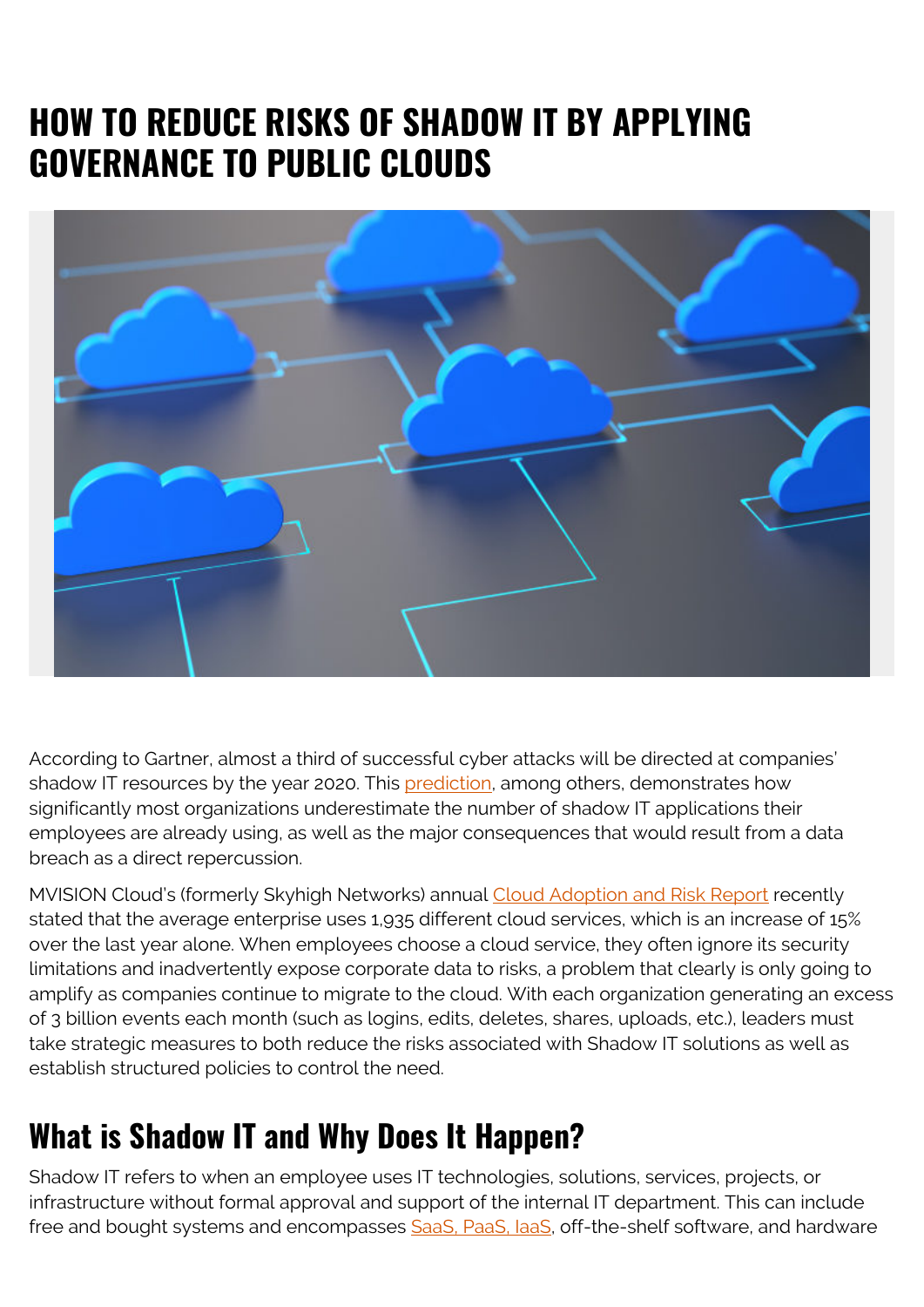like computers, tablets, smartphones, and other devices.

For a variety of reasons, individuals typically steer around IT to increase productivity and agility in their own operations, with the most popular being SaaS offerings that address certain issues the user is looking to address. While this in itself isn't malicious, it quickly results in management losing its overview of employees' use of cloud applications and their cost, and can open up the network to serious data compromises.

Some common reasons for Shadow IT include:

- The wait for formal approval is too long or troublesome
- The internal environment is less developed than the public services already available
- The internal environment offers little to no self-service, a major challenge especially for the [DevOps](https://blogs.bmc.com/blogs/devops-basics-introduction/) team when focusing on continuous life cycles and rapid software developments

For most users, adopting Shadow IT is meant only to fulfill their job duties in the most efficient and effective way possible. One of the best ways for companies to respond to this need is to revise their governance process that supports employees while facilitating innovation.

## **Applying Governance to Public Clouds**

Cloud Governance plays a vital role in compliance, security, cost control, and performance, as well as in the reduction of Shadow IT. While not that different from the general [IT governance](https://blogs.bmc.com/blogs/it-governance/) policies, it is crucial that cloud services are taken specifically into account and have their own defined structure.

Governance in the cloud can be difficult because of its distributed nature. One of the first things for organizations to explicitly address is who is responsible for the security and privacy of certain cloud services, whether it be the IT department, individual user, or the service provider, for example.

Compliance also becomes a necessary piece of cloud governance, especially in fields like healthcare. Data must be tracked and all access to information must remain under control of the IT department in order to remain compliant.

When developing a cloud governance structure, it should leave plenty of room for growth through the use of new technologies, which are able to be vetted, available, and provisioned for the necessary user at a quick pace. The policies should enforce security and mitigate risks, but should also be flexible enough to evolve with the changing needs of IT employees and users.

### **What Should a Cloud Governance Policy Cover?**

Regardless of the chosen factors included, the cloud governance policy should be created and regularly reviewed by a team of both IT experts as well as managers or executives. This combination and frequency ensures that policies stay up-to-date with the latest technologies while at the same time including ways in which cloud infrastructure meets and impacts business activities.

One of the most common items that should be included in the cloud governance policy are the uptime expectations as defined by specific business requirements. Different tiers of applications might be established based on how critical they are to the daily success of the business.

Tiers can also be useful when categorizing cloud services based on risk. By dividing cloud services